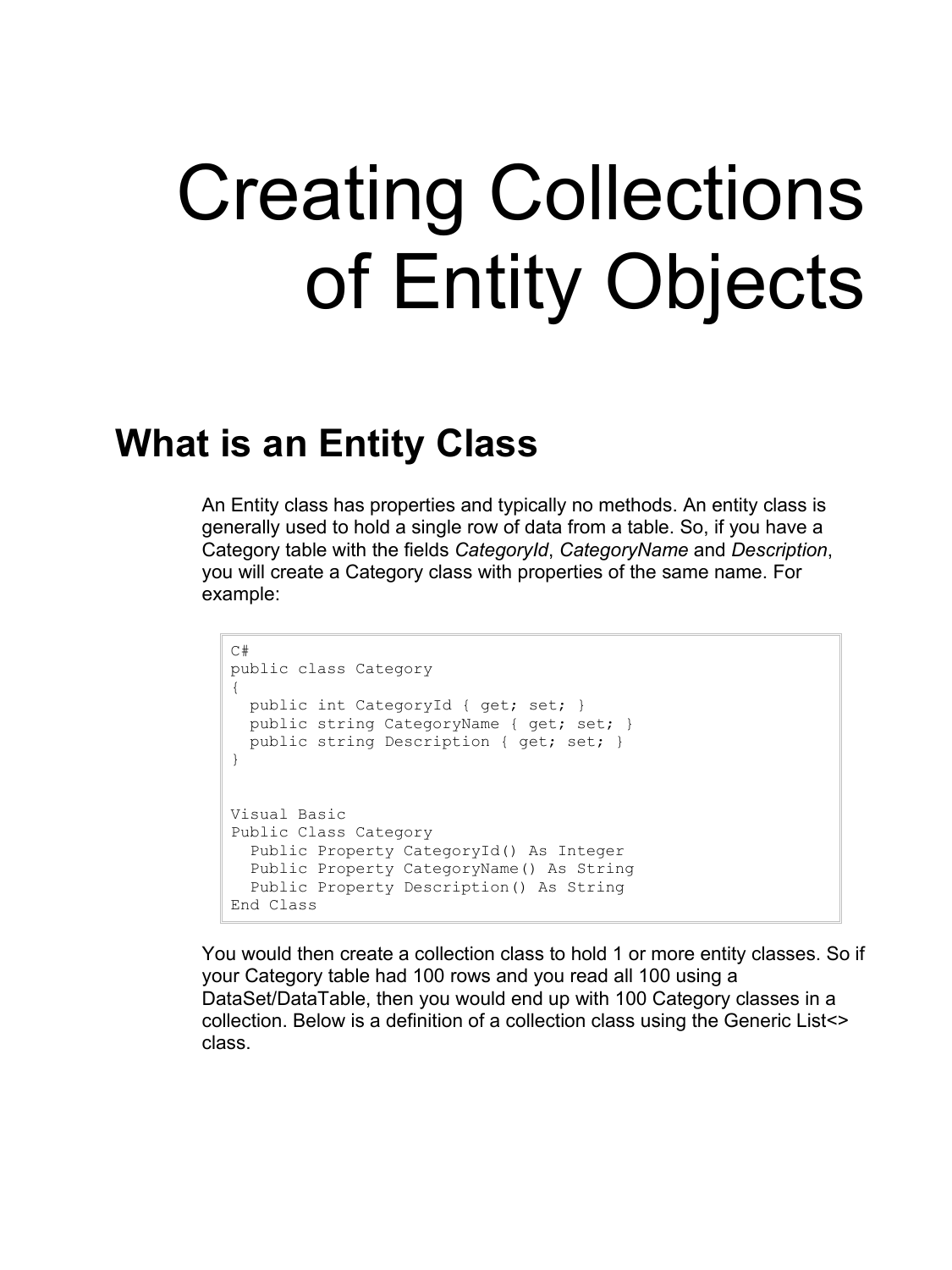```
C#public class Categories : List<Category>
{
}
Visual Basic
Public Class Categories
  Inherits List(Of Category)
End Class
```
There are many reasons for building an entity class and a collection class. Using an Entity class allows you to serialize this object and send across the web to any other application that needs a structure of the data. When you use an Entity class you get IntelliSense on the properties as opposed to a DataTable where you have to remember the name of the column in the collection. An Entity class also strongly types the data to what it was in the database. When the data is placed into a DataTable, each column goes in as the data type of *object* and comes back out as *object*. That means each time you access it you must convert it into the correct data type. There are many more reasons as well, but these are the main ones.

## **Reading Data into a Collection**

Let's use the Categories table in the Northwind database to create a collection of entity classes. You will use a DataTable to read all of the rows in the table, then move each row of data into a new **Category** class.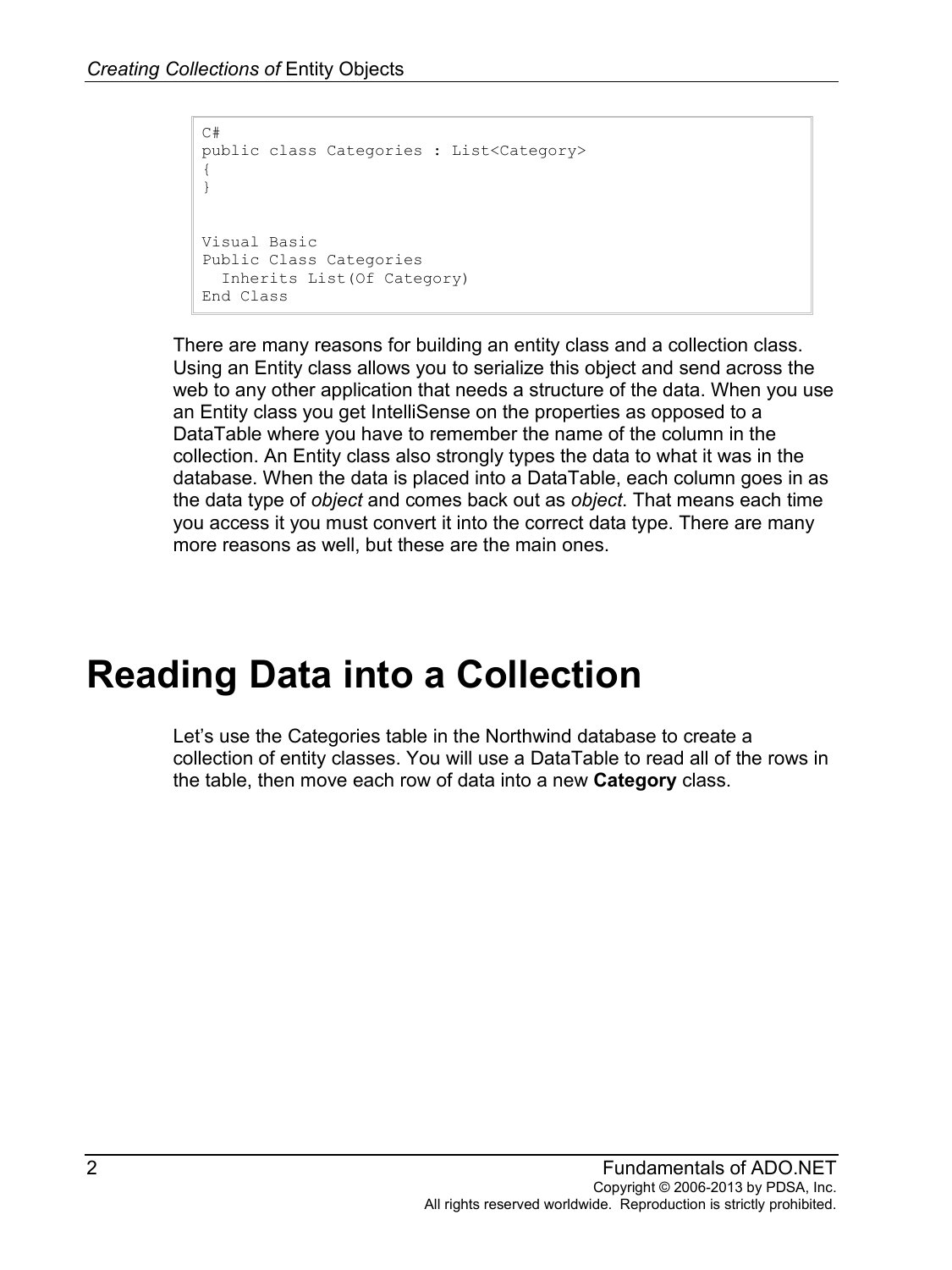```
C#
private List<Category> GetAllCategories()
{
  List<Category> ret = new List<Category>();
   Category cat;
   SqlDataAdapter da;
  DataTable dt = new DataFrame();
   da = new SqlDataAdapter("SELECT CategoryId, CategoryName,
                             Description FROM Categories",
             AppConfig.ConnectionString);
   da.Fill(dt);
   foreach (DataRow dr in dt.Rows)
   {
    cat = new Categorical(y);
    cat.CategoryId = Convert.ToInt32(dr["CategoryId"]);
     cat.CategoryName = Convert.ToString(dr["CategoryName"]);
     cat.Description = Convert.ToString(dr["Description"]);
     ret.Add(cat);
   }
  return ret;
}
Visual Basic
Private Function GetAllCategories() As List(Of Category)
   Dim ret As New List(Of Category)()
   Dim cat As Category
   Dim da As SqlDataAdapter
   Dim dt As New DataTable()
   da = New SqlDataAdapter("SELECT CategoryId, CategoryName,
                            Description FROM Categories",
            AppConfig.ConnectionString)
   da.Fill(dt)
   For Each dr As DataRow In dt.Rows
    cat = New Category()
     cat.CategoryId = Convert.ToInt32(dr("CategoryId"))
     cat.CategoryName = Convert.ToString(dr("CategoryName"))
     cat.Description = Convert.ToString(dr("Description"))
     ret.Add(cat)
   Next
   Return ret
End Function
```